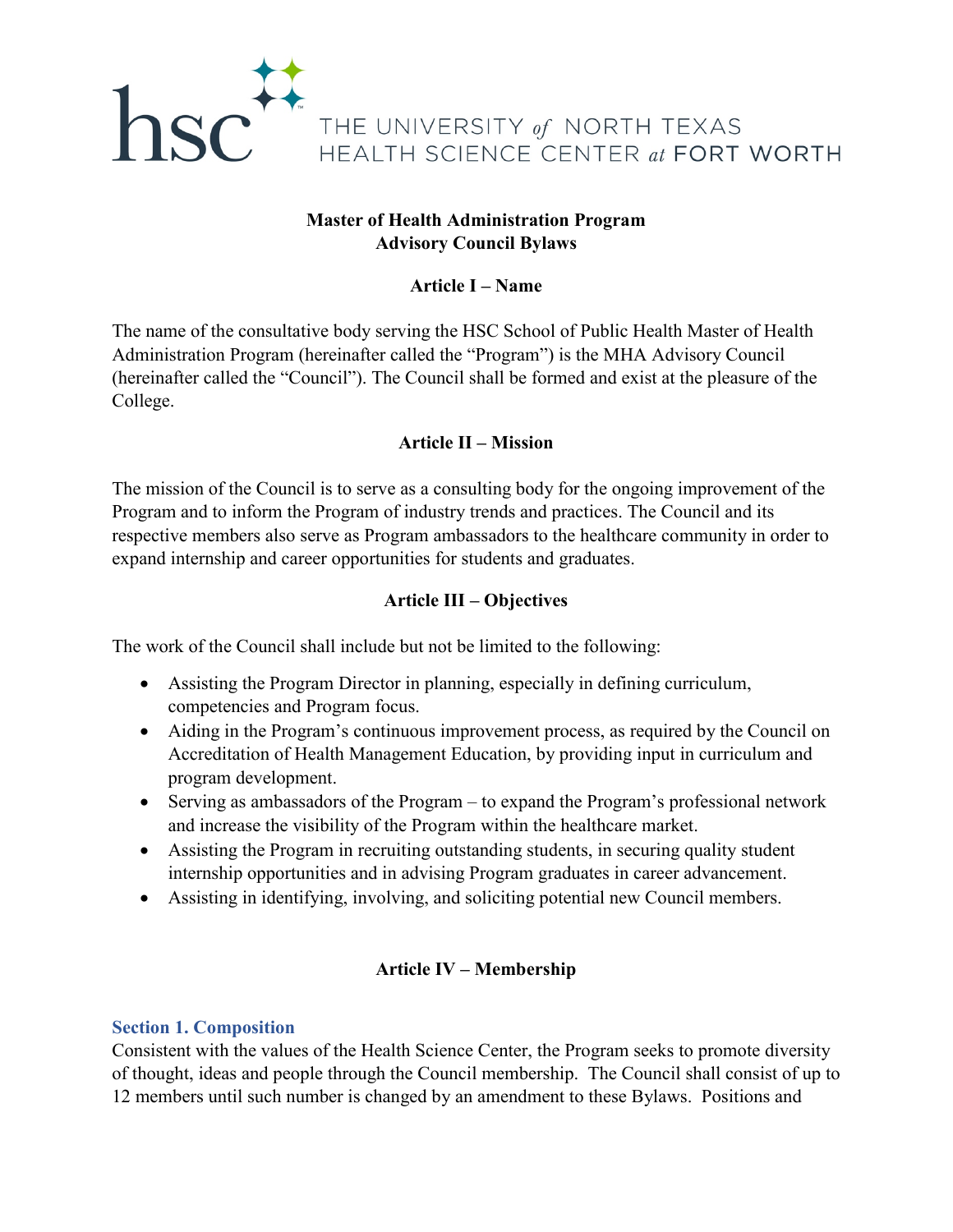vacancies are filled as the Councils requires, specifically if there are specific areas of expertise required to meet the needs of the Program. Where possible, the expertise of the Council shall represent the breadth of the healthcare system and effective leadership practices, such as:

- National thought leaders in healthcare delivery, health policy, leadership, healthcare management education, or other relevant area to the Program  $(1/4<sup>th</sup>$  of the membership)
- Local Practitioners (1/2 of the membership) representing:
	- o Acute inpatient care
	- o Outpatient care
	- o Post-acute care
	- o Service industries supporting healthcare
	- o Insurance and managed care organizations
	- o Other healthcare delivery providers
- Alumni of the Program  $(1/4<sup>th</sup>$  of the membership)

## **Section 2. Qualification for Membership**

Preference for members of the advisory council includes individuals holding a graduate degree in health administration or a related field. Additionally, the Council seeks to engage individuals with diverse experiences and holding national fellowships or demonstrating active involvement with professional associations, such as the American College of Healthcare Executives, the Healthcare Financial Management Association, the National Association for Healthcare Quality, and other relevant healthcare leadership and health professional organizations. The Council will target 1/4 of its membership being comprised by alumni of the HSC MHA program.

## **Section 3. Classes of Membership**

There shall be two classes of Council membership: regular and ex-officio.

## **Regular Members:**

Nominations for new members are endorsed by the director of the Program and then forwarded to the Chair of Health Behavior and Health Systems for approval and appointment.

Terms shall be two years in duration and renewable once, for a total term of 4 consecutive years.

# **Ex-Officio members:**

Ex-officio members include: the Dean, Program Director, the Department Chair of Health Behavior and Health Systems, the President of the Health Administration Student Association. The Program Director is the only ex-officio member with voting privileges; all other ex-officio members are non-voting members. Non-voting members will have the opportunity to participate in the discussions of the Council and to make reports to the Council.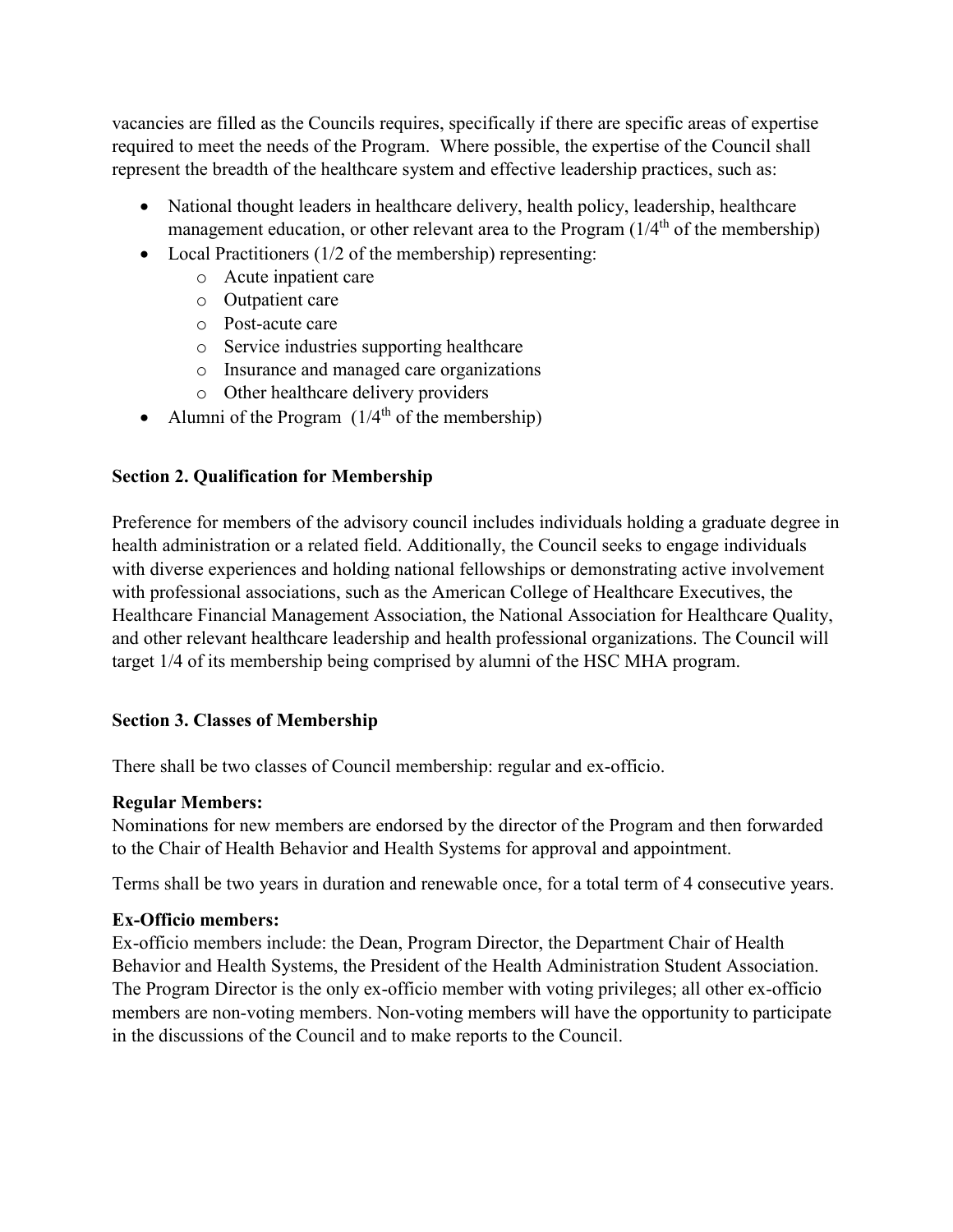#### **Section 4. Nullification of Membership**

The Department Chair of Health Behavior and Health Systems shall have the ability to nullify appointments to the Council for actions that reflect poorly on or harm the Program such as serious conflicts of interest, behaviors incongruent with the mission, vision, and values of the Program, breaches of Council confidentiality, or consistent absenteeism.

### **Article V – Officers**

There are two officers of the Council, Chair and Vice Chair. The officers will be nominated from the Council for approval by the Program Director and the Department Chair of Health Behavior and Health Systems. The Chair serves a 1-year term and will be succeeded by the Vice Chair. No person shall serve more than one consecutive term in the same office. The initial term of office for officers in place at the time of the adoption of these bylaws is one year. Officers will normally be elected at the spring meeting and will take office on July 1 of that year.

#### **Chairperson**

The Chairperson shall preside over meetings of the Council, assist in the achievement of its goals, and may appoint all standing and ad hoc committees or ask individuals to take on additional tasks as necessary. The Chairperson sets the meeting agenda in cooperation with the Director of the Program.

#### **Vice Chairperson**

The Vice Chairperson shall, in the Chairperson's absence, preside over meetings and exercise the powers of the Chairperson and shall succeed the Chair following the completion of their term or in the event that the Chairperson is unable to complete their unexpired term.

### **Article VI – Committees**

The work of the Council may be accomplished partly through committees. The Council may establish ad-hoc committees with such powers and duties and for such length of time as it shall determine. The Council may establish standing committees in which members will serve oneyear terms. The Chairperson will normally make appointments to standing committees at the spring meeting and to other committees as needs arise.

#### **Article VII – Meetings**

The Council will typically meet three times annually. Notice of any meetings, meeting agenda and any necessary Council materials will typically be sent at least two weeks prior to the meeting. A quorum for the transaction of business at any regular or special meeting shall be onethird of the regular Council members. Council members are expected to attend meetings. A minimum of a 2/3 annual meeting attendance record is expected to be maintained by all members.